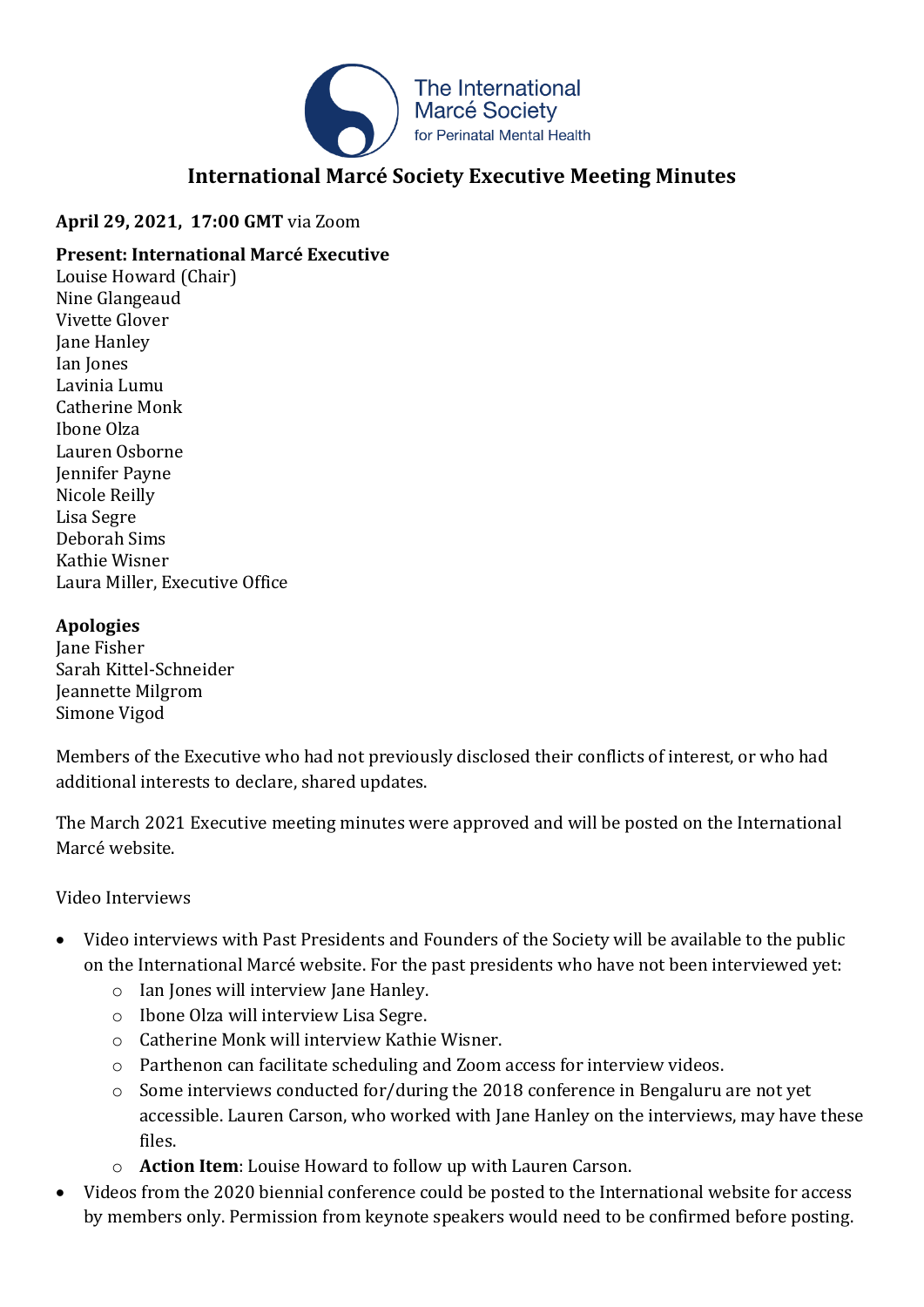**Action Item:** Lisa Segre to investigate options for utilizing videos from the conference.

### Society Policies

• The Funds Request policy and the Position Paper policy which were distributed prior to and discussed at the March Executive meeting are still under review. These policies will be an agenda item for the next Executive meeting, with the goal to finalize the policies and move forward.

### Virtual Workshop Pilot Program

- The pilot program of the first two virtual workshops has been very successful with almost 100 registrants for each workshop. The pilot program was managed at no additional costs from Parthenon, but future workshops would have additional management charges. Given the financial circumstances for the Society, it is not advisable to undertake an initiative which might realize a loss.
- If arrangements can be made for a low/no cost option, Jennifer Payne and Ian Jones offered to present a future webinar.
- Offering Continuing Medical Education (CME) credits could be a means to generate revenue.
- **Action Item**: Laura Miller will provide details on the number of new/renewing members generated by the pilot program.

### 2022 Biennial Conference

- A meeting is scheduled with Imperial to discuss going forward with a hybrid conference (in person and online). This will have implications for capacity and financial arrangements.
- Scientific Committee invitations have been distributed. Invitations to keynote speakers will go out in the next few months.

### IMMP (International Marcé Mentorship Program)

- This year's program had an extremely strong response from 32 mentor and 38 mentee applicants. The program was designed to utilize the "automatic match' format of medical school matches; unfortunately, because many applicants did not submit rankings or withdrew from the program, matches are being made manually by the IMMP Steering Committee.
- In order to provide continuity of leadership, the President Elect's portfolio will include serving on the IMMP committee.

## Special Interest Groups

- Sheehan Fisher is leading the successful Fathers SIG, which will publish a paper in the upcoming topical issue of the *Archives of Women's Mental Health*.
- Sherryl Goodman has agreed to lead a SIG regarding children's issues.

### Communications Committee

• All International Marcé members, with a focus on early career colleagues, were invited to join a newly formed Communications Committee to support the Society's message via social media. Six members responded and volunteered in teams of two for Twitter, Facebook, and Instagram. Jennifer Payne has meet periodically with the group to check in on challenges and success stories.